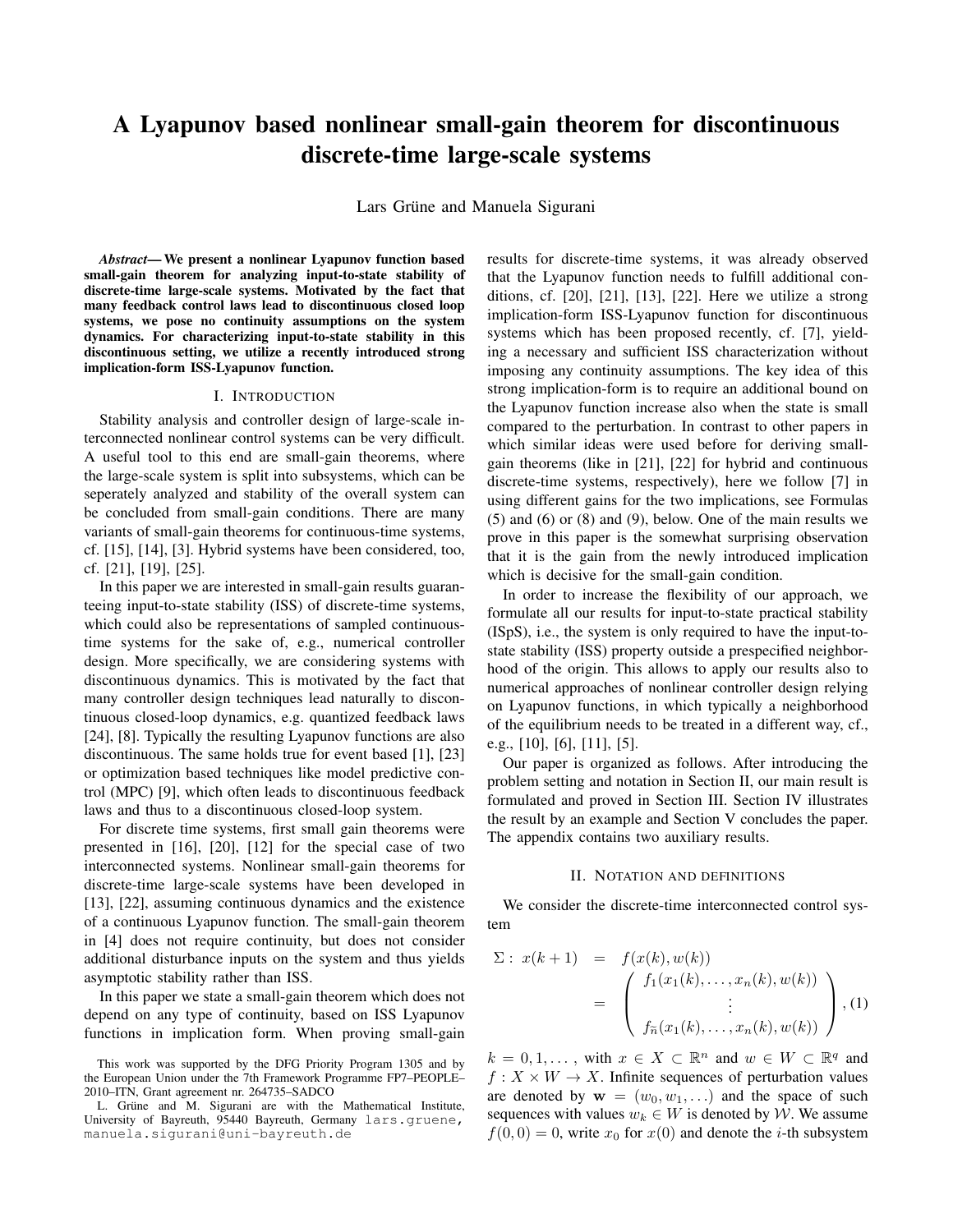$$
x_i(k + 1) = f_i(x_1(k),...,x_n(k),w(k)), i = 1,...,\tilde{n},
$$
 by  $\Sigma_i$ .

We make use of the following sets of comparison functions:  $\mathcal{K} = \{ \gamma : \mathbb{R}_{\geq 0} \rightarrow \mathbb{R}_{\geq 0} \mid \gamma(0) =$  $0, \gamma$  is continuous and strictly increasing} and  $\mathcal{K}_{\infty} = \{ \gamma \in$  $\mathcal{K}$  |  $\gamma$  is unbounded}. A function  $\beta : \mathbb{R}_{\geq 0} \times \mathbb{R}_{\geq 0} \to \mathbb{R}_{\geq 0}$ is of class  $\mathcal{KL}$ , if it is of class  $\mathcal K$  in the first argument and strictly decreasing to zero in the second argument.

A very useful type of stability for nonlinear systems with inputs is input-to-state stability, introduced in [26]. In order to enlarge the applicability of our results, in this paper we consider the practical version of it. This includes the classical definition of input-to-state stability by setting  $\delta$  to zero.

*Definition 1:* System (1) is called input-to-state practically stable (ISpS) with respect to  $\delta, \Delta_w \in \mathbb{R}_{\geq 0}$  on a set  $Y \subset X$ if there exist  $\beta \in \mathcal{KL}$  and  $\gamma \in \mathcal{K}$ , such that the solutions of the system satisfy

$$
|x(k)| \le \max\left\{ \beta(|x_0|, k), \, \gamma(\|\mathbf{w}\|_{\infty}), \, \delta \right\} \quad \forall k \in \mathbb{N}_0 \quad (2)
$$

for all  $x_0 \in Y$ , all  $\mathbf{w} \in \mathcal{W}$  with  $\|\mathbf{w}\|_{\infty} \leq \Delta_w$ .

For formulating an ISpS small-gain theorem, we need to define ISpS of the subsystems  $\Sigma_i$  by treating the states of the other subsystems  $\Sigma_j$ ,  $j \neq i$  similar to the inputs, cf. [2].

*Definition 2:* The *i*-th subsystem  $\Sigma_i$  of (1) is called ISpS for external and internal inputs with respect to  $\delta_i, \Delta_w \in$  $\mathbb{R}_{\geq 0}$ , if there exist  $\beta_i \in \mathcal{KL}$  and  $\gamma_{ij} \in \mathcal{K} \cup \{0\}, \; j \in$  $1, \ldots, n, \gamma_{i,w} \in \mathcal{K}$ , such that the solutions of the system satisfy

$$
|x_i(k)| \le \max\left\{\beta_i(|x_i(0)|, k),
$$

$$
\max_{\substack{j \neq i}} \{\gamma_{ij}(\|x_j\|_{\infty})\}, \gamma_{i,w}(\|\mathbf{w}\|_{\infty}), \delta_i\right\} \tag{3}
$$

for all  $x_i(0) \in Y_i$ , all  $x_j \in Y_j$ ,  $j \neq i$ , all  $\mathbf{w} \in \mathcal{W}$  with  $\|\mathbf{w}\|_{\infty} \leq \Delta_w$  and all  $k \in \mathbb{N}_0$ .

A very useful characterization of ISpS are the ISpS Lyapunov functions, introduced in [27]. Here we base our analysis on the so-called implication form ISpS-Lyapunov function, which allows for a more direct derivation of the smallgain theorem compared to the alternative dissipation form. Since we consider discrete-time nonlinear systems without any regularity assumptions on  $f$ , the classical implicationform ISS Lyapunov function, cf., e.g., [17], is not sufficient. Therefore, we use the strong implication-form ISS-Lyapunov function, which was recently introduced in [7]. Corollary 4.4 in [7] states that system (1) is ISS if and only if there exists a strong implication-form ISS-Lyapunov function. The proof that the existence of a strong-implication form ISpS Lyapunov function implies ISpS can be found in Theorem 6 in the Appendix.

*Definition 3:* A function  $V : X \to \mathbb{R}_{\geq 0}$  is called ISpS Lyapunov function for system (1) on a sublevel set  $Y =$  ${x \in X | V(x) \leq \ell}$  for some  $\ell > 0$  if there exist functions  $\underline{\alpha}$ ,  $\overline{\alpha} \in \mathcal{K}_{\infty}, \mu, \widetilde{\mu} \in \mathcal{K}$ , a positive definite function  $\alpha$ , values  $\overline{w} \in \mathbb{R}_{>0} \cup \{+\infty\}$  and  $\nu, \widetilde{\nu} \in \mathbb{R}_{\geq 0}$  such that for all  $x \in Y$ the inequalities and implications

$$
\underline{\alpha}(\|x\|) \le V(x) \le \overline{\alpha}(\|x\|) \tag{4}
$$

and

$$
V(x) \ge \max\{\mu(\|w\|_{\infty}), \nu\}
$$
  
\n
$$
\Rightarrow V(f(x, w)) - V(x) \le -\alpha(V(x))
$$
 (5)

$$
V(x) < \max\{\mu(\|w\|_{\infty}), \nu\}
$$
  
\n
$$
\Rightarrow V(f(x, w)) \le \max\{\tilde{\mu}(\|w\|_{\infty}), \tilde{\nu}\}
$$
 (6)

hold for all  $w \in W$  with  $||w|| \leq \overline{w}$ .

Note that the difference to the "classical" implication form ISS Lyapunov function lies in the additional implication (6). The usefulness of different functions  $\mu$ ,  $\tilde{\mu}$  and  $\nu$ ,  $\tilde{\nu}$  will be shown in the example in Section IV. Similarly, we define ISpS Lyapunov functions for the subsystems  $\Sigma_i$ .

*Definition 4:* A function  $V_i: X_i \to \mathbb{R}_{\geq 0}$  is called ISpS Lyapunov function for the *i*-th subsystem  $\Sigma_i$  of (1) on a sublevel set  $Y_i = \{x \in X_i | V_i(x) \leq \ell_i\}$  for some  $\ell_i > 0$  if there exist functions  $\underline{\alpha}_i, \overline{\alpha}_i \in \mathcal{K}_{\infty}$ ,  $\mu_{ij}, \widetilde{\mu}_{ij} \in \mathcal{K} \cup \{0\}$ ,  $\mu_i, \widetilde{\mu}_i \in \mathcal{K}$ , a positive definite function  $\underline{\alpha}_i$ , values  $\mathcal{K} \cup \{0\}, \mu_i, \widetilde{\mu}_i \in \mathcal{K}$ , a positive definite function  $\alpha_i$ , values<br> $\overline{w} \in \mathbb{R}$ , and  $\mu_i, \widetilde{\mu}_i \in \mathbb{R}$ , all  $[1+\infty]$ , such that for all  $x_i \in V$ .  $\overline{w} \in \mathbb{R}_{\geq 0}$  and  $\nu_i, \widetilde{\nu}_i \in \mathbb{R}_{\geq 0} \cup \{+\infty\}$ , such that for all  $x_i \in Y_i$ <br>the inequalities and implications the inequalities and implications

$$
\underline{\alpha}_i(\|x_i\|) \le V_i(x_i) \le \overline{\alpha}_i(\|x_i\|) \tag{7}
$$

(9)

and

$$
V_i(x_i(k)) \ge \max\{\max_{j \neq i} \{\mu_{ij}(V_j(x_j(k)))\}, \mu_i(\|w(k)\|_{\infty}), \nu_i\}
$$
  
\n
$$
\Rightarrow V_i(x_i(k+1)) - V_i(x_i(k)) \le -\alpha_i(V_i(x_i(k)))
$$
  
\n(8)  
\n
$$
V_i(x_i(k)) < \max\{\max_{j \neq i} \{\mu_{ij}(V_j(x_j(k)))\}, \mu_i(\|w(k)\|_{\infty}), \nu_i\}
$$
  
\n
$$
\Rightarrow V_i(x_i(k+1)) \le \max\left\{\max_{j \neq i} \{\widetilde{\mu}_{ij}(V_j(x_j(k)))\},
$$
  
\n
$$
\widetilde{\mu}_i(\|w(k)\|_{\infty}), \widetilde{\nu}_i\right\}
$$

hold for all  $w \in W$  with  $||w|| \leq \overline{w}$ .

The functions  $\mu_{ij}$ ,  $\mu_i$ ,  $\tilde{\mu}_{ij}$  and  $\tilde{\mu}_i$  are called ISS Lyapunov<br>inc. Note that any influence of different inputs on a state is gains. Note that any influence of different inputs on a state is described by  $\mu_{ij}$ ,  $\mu_i$  and  $\tilde{\mu}_{ij}$ ,  $\tilde{\mu}_i$ . In the case of no influence<br>of  $x_i$  on the states of  $\Sigma_i$ , i.e. f. is independent of  $x_i$ , we set of  $x_j$  on the states of  $\Sigma_i$ , i.e.  $f_i$  is independent of  $x_j$ , we set  $\mu_{ij} \equiv 0$  and  $\tilde{\mu}_{ij} \equiv 0$ . The gains  $\mu_{ii}$  and  $\tilde{\mu}_{ii}$  are never used and may thus also be set to 0.

ISS Lyapunov functions in strong implication form, i.e., involving the additional implication (9), were used before in a small-gain context in [21] and [22]. However, in these references the gains  $\mu_{ij}$  and  $\tilde{\mu}_{ij}$  were chosen to be identical. One of the main insights of this paper is, that rather than the "classical" implication form gains  $\mu_{ij}$  the additional gains  $\tilde{\mu}_{ij}$  are decisive for the small-gain condition.

For this reason, we define the gain matrix

$$
\Gamma := \left(\widetilde{\mu}_{ij}\right)_{i,j=1,\dots,n}.\tag{10}
$$

As in [2] we now define the following nonlinear map

$$
\widetilde{\Gamma}_{\max} : \mathbb{R}_{\geq 0}^n \to \mathbb{R}_{\geq 0}^n,
$$
\n
$$
\begin{bmatrix}\ns_1 \\
\vdots \\
s_n\n\end{bmatrix}\n\mapsto\n\begin{bmatrix}\n\max\{\widetilde{\mu}_{11}(s_1), \ldots, \widetilde{\mu}_{1n}(s_n)\} \\
\vdots \\
\max\{\widetilde{\mu}_{n1}(s_1), \ldots, \widetilde{\mu}_{nn}(s_n)\}\n\end{bmatrix}.
$$
\n(11)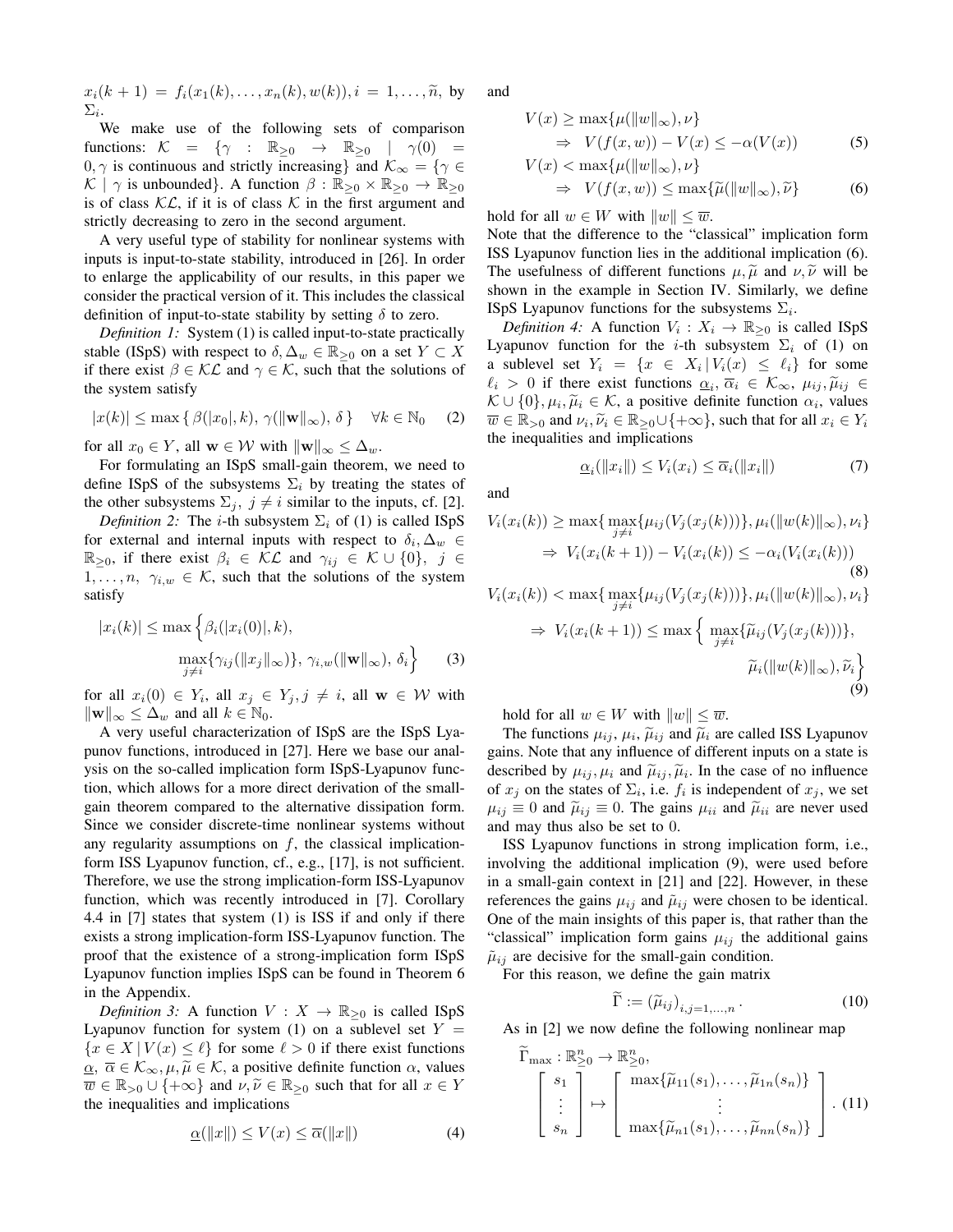### III. SMALL-GAIN THEOREM

In the following we present a Lyapunov-type nonlinear small-gain theorem for interconnected systems of type (1).

*Theorem 5:* Consider the interconnected system (1), where each of the subsystems  $\Sigma_i$  has an ISpS Lyapunov function  $V_i$  according to Definition 4, and the corresponding gain matrix Γ. Let a function  $\varepsilon \in \mathcal{K}_{\infty}$  be given, such that Id  $-\varepsilon$  is positive definite. Assume there is a differentiable function  $\sigma \in \mathcal{K}_{\infty}^n$ , such that

$$
\widetilde{\Gamma}_{\text{max}}(\sigma(r)) < \sigma(r) \quad \forall r > 0 \tag{12}
$$

is satisfied, then an ISpS Lyapunov function for the overall system on the sublevel set  $Y = Y_1 \times \ldots \times Y_n$  is given by

$$
V(x) = \max_{i=1,\dots,n} \sigma_i^{-1}(V_i(x_i))
$$
 (13)

with

$$
\mu(r) = \max_{i} \left\{ \varepsilon^{-1} \left( \sigma_i^{-1} \left( \widetilde{\mu}_i(r) \right) \right) \right\}, \tag{14}
$$

$$
\widetilde{\mu}(r) = \mu(r),\tag{15}
$$

$$
\nu = \max_{i} \left\{ \varepsilon^{-1} \left( \sigma_i^{-1} (\nu_i) \right) \right\}, \tag{16}
$$

$$
\widetilde{\nu} = \nu \tag{17}
$$

and a suitable  $\alpha$ .

*Proof:* Let  $V(x)$  be given by (13).

The existence of  $\overline{\alpha}, \underline{\alpha}$  is obvious since  $\sigma_i \in \mathcal{K}_{\infty}$  and  $V_i$ are Lyapunov functions.

From the definition of  $V(x)$  in (13) we obtain

$$
V(x(k+1)) - V(x(k))
$$
  
=  $\max_{i} \sigma_{i}^{-1}(V_{i}(x_{i}(k+1))) - \max_{i} \sigma_{i}^{-1}(V_{i}(x_{i}(k)))$   
=  $\sigma_{i_1}^{-1}(V_{i_1}(x_{i_1}(k+1))) - \sigma_{i_2}^{-1}(V_{i_2}(x_{i_2}(k))),$  (18)

where  $i_1$  and  $i_2$  are the maximizing indices.

Before we start with the rest of the proof, note that condition (12) yields the following

$$
\max_{j} {\{\sigma_{i_1}^{-1}(\widetilde{\mu}_{i_1j}(V_j(x_j(k))))\}}\n= \sigma_{i_1}^{-1} (\max{\{\widetilde{\mu}_{i_11}(V_1(x_1(k))), \ldots, \widetilde{\mu}_{i_1n}(V_n(x_n(k)))\}})\n= \sigma_{i_1}^{-1} (\max{\{\widetilde{\mu}_{i_11} \circ \sigma_1 \circ \sigma_1^{-1}(V_1(x_1(k))), \ldots, \widetilde{\mu}_{i_1n} \circ \sigma_n \circ \sigma_n^{-1}(V_n(x_n(k)))\}})\n\overset{(13)}{\leq} \sigma_{i_1}^{-1} (\max{\{\widetilde{\mu}_{i_11} \circ \sigma_1 \circ \sigma_{i_2}^{-1}(V_{i_2}(x_{i_2}(k))), \ldots, \widetilde{\mu}_{i_1n} \circ \sigma_n \circ \sigma_{i_2}^{-1}(V_{i_2}(x_{i_2}(k))))\}})\n= \sigma_{i_1}^{-1} (\max{\{\widetilde{\mu}_{i_11} \circ \sigma_1(V(x(k))), \ldots, \widetilde{\mu}_{i_1n} \circ \sigma_n(V(x(k))))\}})\n= \sigma_{i_1}^{-1} (\widetilde{\Gamma}_{\max,i_1}(\sigma(V(x(k))))))
$$
\n(19)  
\n(12)  
\n(12)  
\n(10)

where  $\widetilde{\Gamma}_{\max,i_1}$  denotes the  $i_1$ -th component of  $\widetilde{\Gamma}_{\max}$ .

We want to prove (5) and (6) for  $V(x)$ , therefore let  $x \in$ Y. To this end we consider two cases.

Case 1: 
$$
V_{i_1}(x_{i_1}(k))
$$
  
\n $\max{\max_{j} \{\mu_{i_1j}(V_j(x_j(k)))\}, \mu_{i_1}(\|w(k)\|_{\infty}), \nu_{i_1}\}}$   
\nAccording to (9) we get

$$
(18) \leq \max \left\{ \max_{j} \{ \sigma_{i_1}^{-1}(\widetilde{\mu}_{i_1j}(V_j(x_j(k)))) \},\n\sigma_{i_1}^{-1}(\widetilde{\mu}_{i_1}(\|w(k)\|_{\infty})),\n\sigma_{i_1}^{-1}(\widetilde{\nu}_{i_1}) \right\} - \sigma_{i_2}^{-1}(V_{i_2}(x_{i_2}(k))).
$$
\n(21)

First we prove (5), i.e. (21)  $\leq -\alpha(V(x(k)))$ , while we assume

$$
V(x(k)) \ge \max\{\mu(\|w(k)\|_{\infty}), \nu\}
$$
 (22)

with  $\mu$  from (14) and  $\nu$  from (16).

We start by considering only the last part in the maximum of (21):  $\max{\{\sigma_{i_1}^{-1}(\hat{\mu}_{i_1}(\|w(k)\|_{\infty}))\}}, \sigma_{i_1}^{-1}(\hat{\nu}_{i_1})\}$  –  $\sigma_{i_2}^{-1}(V_{i_2}(x_{i_2}(k)))$ .

If  $\sigma_{i_2}^{-1}(V_{i_2}(x_{i_2}(k)))$   $\geq$  $\max_i \left\{ \varepsilon^{-1} (\sigma_i^{-1}(\widetilde{\mu}_i(\Vert w(k) \Vert_\infty))) , \varepsilon^{-1} (\sigma_i^{-1}(\nu_i)) \right\},\qquad \text{we}$ derive

$$
\varepsilon \circ \sigma_{i_2}^{-1}(V_{i_2}(x_{i_2}(k))) - \sigma_{i_2}^{-1}(V_{i_2}(x_{i_2}(k)))
$$
  
\n
$$
\geq \max_i \{ \sigma_i^{-1}(\widetilde{\mu}_i(\|w(k)\|_{\infty})) , \sigma_i^{-1}(\nu_i) \} - \sigma_{i_2}^{-1}(V_{i_2}(x_{i_2}(k)))
$$
  
\n
$$
\Leftrightarrow -(Id - \varepsilon) \circ \sigma_{i_2}^{-1}(V_{i_2}(x_{i_2}(k)))
$$
  
\n
$$
\geq \max_i \{ \sigma_i^{-1}(\widetilde{\mu}_i(\|w(k)\|_{\infty})) , \sigma_i^{-1}(\nu_i) \} - \sigma_{i_2}^{-1}(V_{i_2}(x_{i_2}(k))).
$$

Since  $V(x(k)) = \sigma_{i_2}^{-1}(V_{i_2}(x_{i_2}(k))) \ge$  $\max_i \left\{ \varepsilon^{-1} \circ (\sigma_i^{-1}(\widetilde{\mu}_i(\Vert w(k) \Vert_\infty))) , \varepsilon^{-1} (\sigma_i^{-1}(\nu_i)) \right\}$  =  $\max\{\mu(\|w(k)\|_{\infty}), \nu\}$  it follows that

$$
\max{\{\sigma_{i_1}^{-1}(\widetilde{\mu}_{i_1}(\|w(k)\|_{\infty})),\sigma_{i_1}^{-1}(\widetilde{\nu}_{i_1})\} - \sigma_{i_2}^{-1}(V_{i_2}(x_{i_2}(k)))}
$$
\n
$$
\leq \max_{i} {\{\sigma_i^{-1}(\widetilde{\mu}_{i}(\|w(k)\|_{\infty})),\sigma_i^{-1}(\widetilde{\nu}_{i})\} - \sigma_{i_2}^{-1}(V_{i_2}(x_{i_2}(k)))}
$$
\n
$$
\leq -(Id - \varepsilon)V(x(k))
$$
\n(23)

and thus (5) is proven for this part of the maximum.

Next we want to find an upper bound for the first term in the maximum of (21):  $\max_{j} {\{\sigma_{i_1}^{-1}(\tilde{\mu}_{i_1j}(V_j(x_j(k))))\}}$  –  $\sigma_{i_2}^{-1}(V_{i_2}(x_{i_2}(k)))$ .

Choosing  $\check{\alpha}(r)$ : =  $r - \max_i \left\{ \sigma_i^{-1} \left( \widetilde{\Gamma}_{\max,i}(\sigma(r)) \right) \right\}$ yields the desired result:

$$
\max_{j} \{ \sigma_{i_1}^{-1}(\widetilde{\mu}_{i_1j}(V_j(x_j(k)))) \} - \sigma_{i_2}^{-1}(V_{i_2}(x_{i_2}(k)))
$$
\n
$$
\leq \sigma_{i_1}^{-1} \left( \widetilde{\Gamma}_{\max,i_1}(\sigma(V(x(k)))) \right) - V(x(k))
$$
\n
$$
\leq \max_{i} \{ \sigma_i^{-1} \left( \widetilde{\Gamma}_{\max,i}(\sigma(V(x(k)))) \right) \} - V(x(k))
$$
\n
$$
= -\widetilde{\alpha}(V(x(k))), \tag{24}
$$

where  $\check{\alpha}$  is positive definite because of (12). Finally we prove (6). Assume therefore

$$
V(x(k)) < \max\{\mu(\|w(k)\|_{\infty}), \nu\}.
$$
 (25)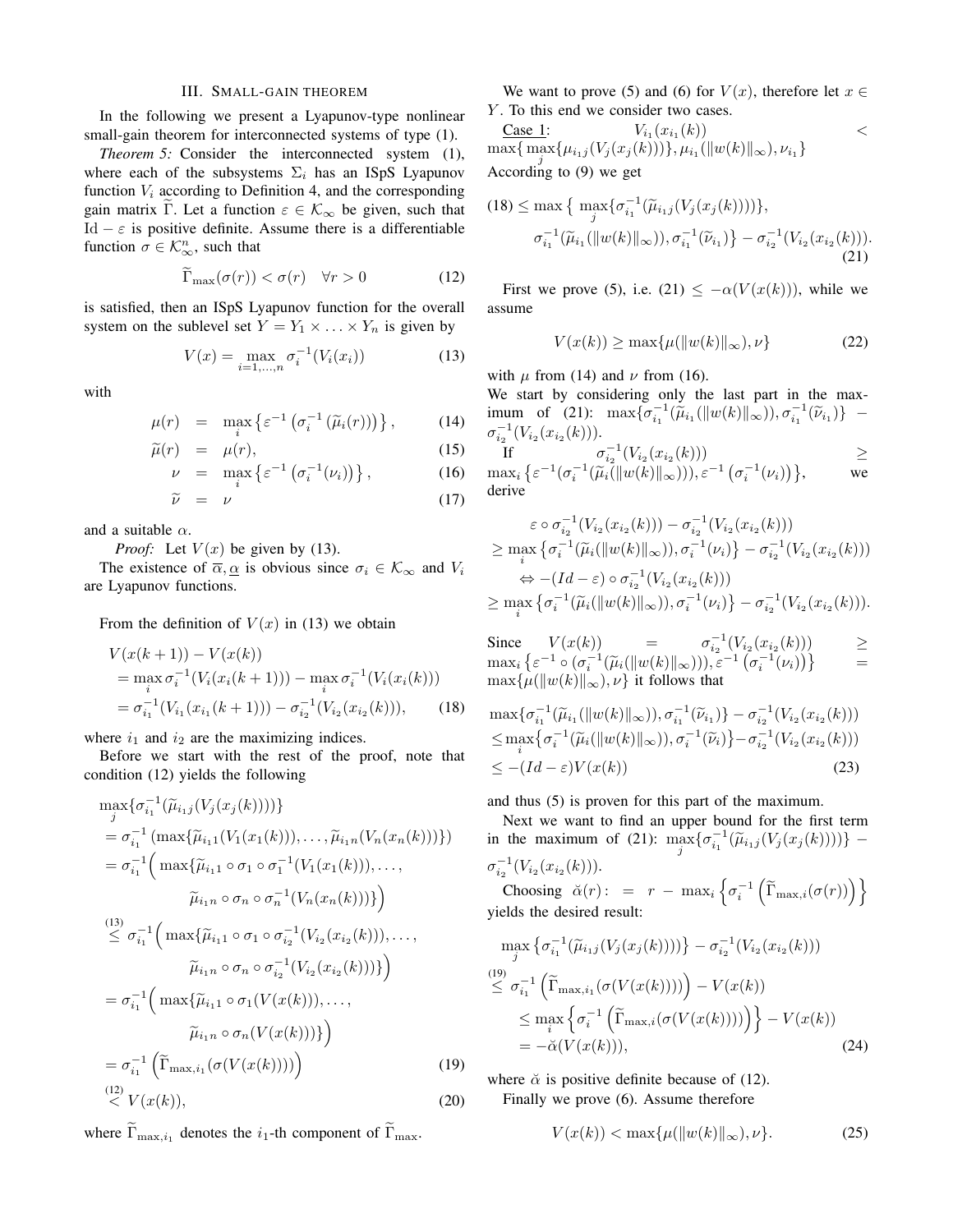Thus

$$
V(x(k + 1)) = \sigma_{i_1}^{-1}(V_{i_1}(x_{i_1}(k + 1)))
$$
  
\n
$$
\overset{(9)}{\leq} \max \{ \max_{j} \{ \sigma_{i_1}^{-1}(\widetilde{\mu}_{i_1j}(V_j(x_j))) \},
$$
  
\n
$$
\sigma_{i_1}^{-1}(\widetilde{\mu}_{i_1}(\|w(k)\|_{\infty})) , \sigma_{i_1}^{-1}(\widetilde{\nu}_{i_1}) \}
$$
  
\n
$$
\overset{(20)}{\leq} \max \{ V(x(k)), \sigma_{i_1}^{-1}(\widetilde{\mu}_{i_1}(\|w(k)\|_{\infty})) , \sigma_{i_1}^{-1}(\widetilde{\nu}_{i_1}) \}
$$
  
\n
$$
\overset{(25)}{\leq} \max \{ \mu(\|w(k)\|_{\infty}), \nu, \sigma_{i_1}^{-1}(\widetilde{\mu}_{i_1}(\|w(k)\|_{\infty})) , \sigma_{i_1}^{-1}(\widetilde{\nu}_{i_1}) \}
$$
  
\n
$$
\overset{(14)}{\leq} \max \{ \max_{i} \{ \varepsilon^{-1} (\sigma_{i}^{-1}(\widetilde{\mu}_{i}(\|w(k)\|_{\infty}))) \},
$$
  
\n
$$
\varepsilon^{-1} (\sigma_{i}^{-1}(\nu_{i})), \max_{i} \{ \sigma_{i}^{-1}(\widetilde{\mu}_{i}(\|w(k)\|_{\infty})) , \sigma_{i}^{-1}(\nu_{i}) \} \}
$$
  
\n
$$
\overset{\varepsilon^{-1} > id}_{\leq} \max \{ \mu(\|w(k)\|_{\infty}), \nu \},
$$
  
\n
$$
\overset{(26)}{\leq} \max \{ \mu(\|w(k)\|_{\infty}), \nu \},
$$

and therefore (6) holds with  $\tilde{\mu}(r) = \mu(r)$  and  $\tilde{\nu} = \nu$ .

Case 2:  $V_{i_1}(x_{i_1}(k))$   $\geq$  $\max\{\max\limits_{j}\{\mu_{i_1j}(V_j(x_j(k)))\}, \mu_{i_1}(\|w(k)\|_\infty), \nu_{i_1}\}$ 

We start again by proving (5). Because of (8) it holds that

$$
V_{i_1}(x_{i_1}(k+1)) \le (Id - \alpha_{i_1})(V_{i_1}(x_{i_1}(k))), \qquad (27)
$$

and therefore

$$
(18) \stackrel{(27)}{\leq} \sigma_{i_1}^{-1} \circ (Id - \alpha_{i_1})(V_{i_1}(x_{i_1}(k))) - \sigma_{i_2}^{-1}(V_{i_2}(x_{i_2}(k))).
$$
\n(28)

Note that  $(Id - \alpha_{i_1})$  is positive definite since  $\alpha_{i_1}$  is positive definite and  $V_{i_1}(x_{i_1}(k+1)) > 0$ ,  $V_{i_1}(x_{i_1}(k)) > 0$ .

(28) can be bounded with help of Lemma 8 with  $\rho_1(s)$  =  $\max_i {\{\sigma_i^{-1}(s)\}, \rho_2(r)}$  =  $\max_i {\{\sigma_i^{-1}(r)\}, s}$  =  $V_{i_1}(x_{i_1}(k)), r = V_{i_2}(x_{i_2}(k))$  and  $\alpha = \alpha_{i_1}$ :

(28) 
$$
\leq
$$
  $-\acute{\alpha} \left( \max_{i} \left( \sigma_{i}^{-1} \left( V_{i_2}(x_{i_2}(k)) \right) \right) \right)$   

$$
= -\acute{\alpha} \left( \sigma_{i_2}^{-1} \left( V_{i_2}(x_{i_2}(k)) \right) \right) \stackrel{(13)}{=} -\acute{\alpha} \left( V(x(k)) \right). (29)
$$

Therefore (5) holds and we need to show (6). If  $V(x(k)) < \max\{\mu(\|w(k)\|_{\infty}), \nu\}$ , (29) yields

$$
V(x(k+1)) \leq V(x(k)) - \acute{\alpha}(V(x(k)))
$$
  
\n
$$
\leq V(x(k))
$$
  
\n
$$
< \max{\mu(\Vert w(k) \Vert_{\infty}, \nu)}
$$
 (30)

and thus we have shown (6), ending case 2. Combining both cases we get (5) for

$$
V(x(k)) \ge \max\{\mu(\|w(k)\|_{\infty}), \nu\}
$$
\n(31)

from (29), (24) and (23) with  $\alpha(r)$ : = min{ $\acute{\alpha}(r),\breve{\alpha}(r),(Id \varepsilon$ )(r)},  $\mu(r)$  = max  $\left\{ \varepsilon^{-1} \left( \sigma_i^{-1} \left( \tilde{\mu}_i(r) \right) \right) \right\}$  and  $\nu$  =  $\max_i \left\{ \varepsilon^{-1} \left( \sigma_i^{-1}(\nu_i) \right) \right\}$ (26) and (30) yield (6) for

$$
V(x(k)) < \max\{\mu(\|w(k)\|_{\infty}), \nu\}
$$
 (32)

with 
$$
\tilde{\mu}(r) = \mu(r)
$$
 and  $\tilde{\nu} = \nu$ .

## IV. EXAMPLE

Consider the nonlinear system inspired by [4]

$$
x_1(k+1) = \frac{x_2^2(k)}{2(1+x_2^2(k))} + w_1(k)
$$
  
\n
$$
x_2(k+1) = \frac{3}{8}x_1(k) - \frac{1}{8}x_2(k) - w_2(k),
$$
\n(33)

where w is a disturbance on the system with states  $x_1, x_2$ . The first subsystem is described by the first component of the system and the second subsystem by the second component.

We show that  $V_i(r) = |r|$  is a Lyapunov function for each subsystem, starting with the first subsystem. Let  $\mu_{12}(s)$  =  $3s^2$  $\frac{3s^2}{2+2s^2}$  and  $\mu_1(s) = 3s$ . First we show (5), therefore assume

$$
|x_1(k)| \ge \max\{\mu_{12}(|x_2(k)|), \mu_1(|w_1(k)|)\}.
$$
 (34)

We obtain

$$
\left| \frac{x_2^2(k)}{2 + 2x_2^2(k)} + w_1(k) \right| - |x_1(k)|
$$
  
\n
$$
\leq \max \left\{ \frac{x_2^2(k)}{1 + x_2^2(k)}, 2|w_1(k)| \right\} - |x_1(k)|
$$
  
\n
$$
\leq \frac{34}{3} |x_1(k)| - |x_1(k)|
$$
  
\n
$$
\leq -\frac{1}{3} |x_1(k)|.
$$

Thus (5) holds with  $\alpha_1(s) = \frac{1}{3}s$ . Now, assuming  $|x_1(k)| < \max{\mu_{12}(|x_2(k)|), \mu_1(|w_1(k)|)}$ , we get

$$
\left| \frac{x_2^2(k)}{2 + 2x_2^2(k)} + w_1(k) \right|
$$
  
\n
$$
\leq \max \left\{ \frac{x_2^2(k)}{1 + x_2^2(k)}, 2w_1(k) \right\}
$$
  
\n
$$
\leq \max \{ \tilde{\mu}_{12}(|x_2(k)|), \ \tilde{\mu}_1(|w_1(k)|) \}
$$

with  $\widetilde{\mu}_{12}(s) = \frac{s^2}{1+s}$  $\frac{s^2}{1+s^2}$  and  $\tilde{\mu}_1(s) = 2s$ , proving (6). Hence  $V_1(r) = |r|$  is a Lyapunov function for the first subsystem.

We proceed the same way with the second subsystem. Let  $\mu_{21}(s) = 0.9s$  and  $\mu_2(s) = 2.4s$  and assume

$$
|x_2(k)| \ge \max\{\mu_{21}(|x_1(k)|), \mu_2(|w_2(k)|)\},\qquad (35)
$$

then

$$
\left| \frac{3}{8}x_1(k) - \frac{1}{8}x_2(k) - w_2(k) \right| - |x_2(k)|
$$
  
\n
$$
\leq \max \left\{ \frac{3}{4} |x_1(k)|, 2|w_2(k)| \right\} - \frac{7}{8} |x_2(k)|
$$
  
\n
$$
\leq \frac{35}{6} |x_2(k)| - \frac{7}{8} |x_2(k)|
$$
  
\n
$$
\leq -\frac{1}{24} |x_2(k)|,
$$

which yields (5) with  $\alpha_2(s) = \frac{1}{24}s$ . Assuming

$$
|x_2(k)| < \max\{\mu_{21}(|x_1(k)|), \mu_2(|w_2(k)|)\}\tag{36}
$$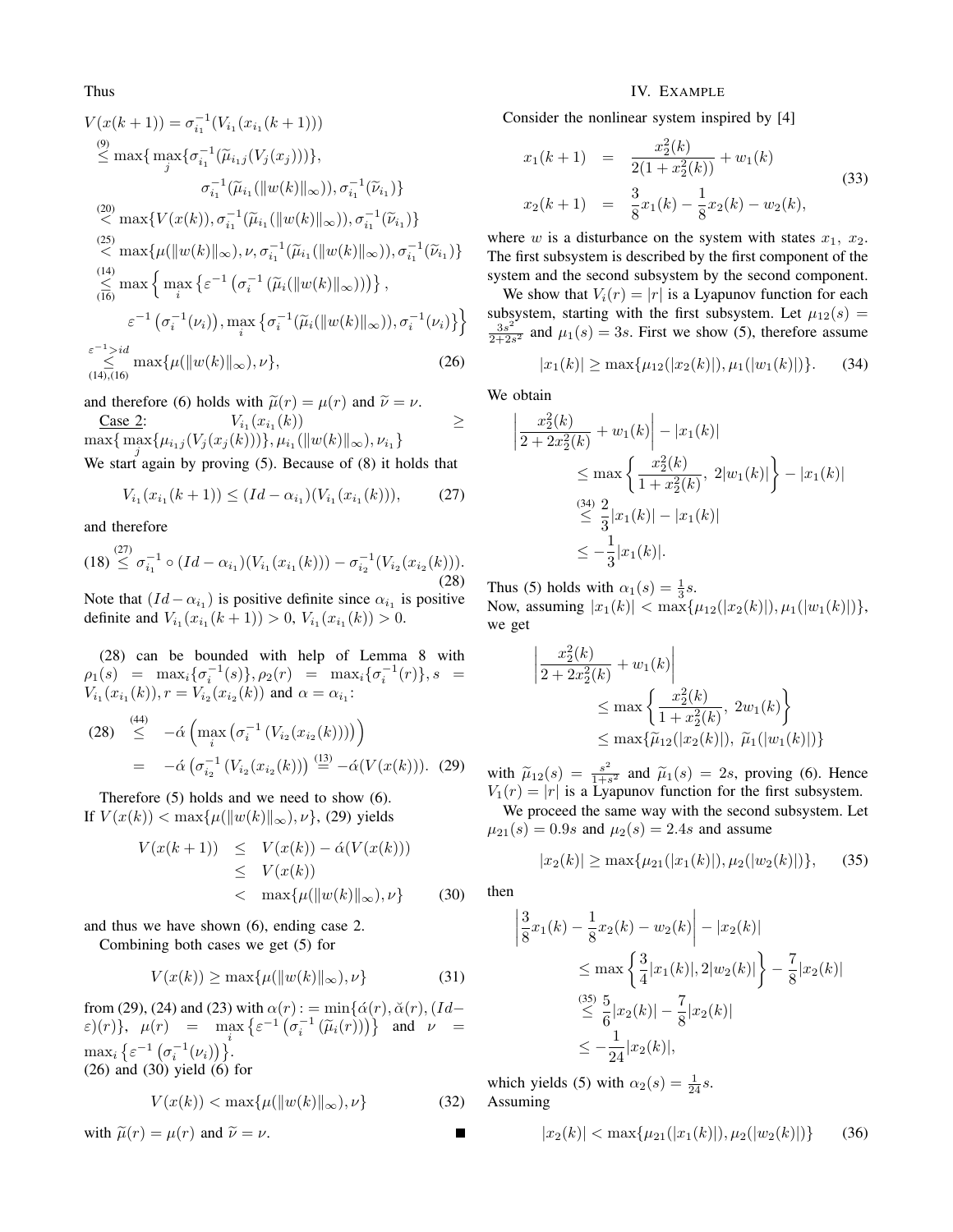leads to  
\n
$$
\begin{aligned}\n&\left|\frac{3}{8}x_1(k) - \frac{1}{8}x_2(k) - w_2(k)\right| \\
&\leq \frac{3}{8}|x_1(k)| + \frac{1}{8}|x_2(k)| + |w_2(k)| \\
&\leq \frac{3}{8}|x_1(k)| + \frac{1}{8}\max\left\{\frac{9}{10}|x_1(k)|, \frac{12}{5}|w_2(k)|\right\} + |w_2(k)| \\
&\leq \max\left\{\frac{39}{80}|x_1(k)|, \frac{12}{40}|w_2(k)| + \frac{3}{8}|x_1(k)|\right\} + |w_2(k)| \\
&\leq \max\left\{\frac{39}{80}|x_1(k)| + |w_2(k)|, \frac{52}{40}|w_2(k)| + \frac{3}{8}|x_1(k)|\right\} \\
&\leq \max\left\{\frac{39}{40}|x_1(k)|, 2|w_2(k)|, \frac{52}{20}|w_2(k)|, \frac{3}{4}|x_1(k)|\right\} \\
&\leq \max\left\{\frac{39}{40}|x_1(k)|, \frac{13}{5}|w_2(k)|\right\} \\
&\leq \max\{\tilde{\mu}_{21}(|x_1(k)|), \tilde{\mu}_2(|w_2(k)|),\n\end{aligned}
$$

with  $\tilde{\mu}_{21}(s) = \frac{39}{40} s$  and  $\tilde{\mu}_2(s) = \frac{13}{5} s$ . Thus  $V_2(r) = |r|$  is a Lyapunov function for the second subsystem.

In order to apply Theorem 5, we have the vector  $\widetilde{\Gamma}_{\text{max}}$ 

$$
\widetilde{\Gamma}_{\max}(s) = \left(\begin{array}{c} \frac{s_2^2}{1+s_2^2} \\ \frac{39}{40}s_1 \end{array}\right)
$$

and need to find a function  $\sigma \in \mathcal{K}^2_{\infty}$ , such that (12) is satisfied. Let

$$
\sigma(r) = \left(\begin{array}{c} r \\ r \end{array}\right)
$$

,

then

$$
\widetilde{\Gamma}_{\max}(\sigma(r)) = \left(\begin{array}{c} \frac{r^2}{1+r^2} \\ \frac{39}{40}r \end{array}\right) < \left(\begin{array}{c} \frac{|r|}{2} \\ r \end{array}\right) \leq \left(\begin{array}{c} r \\ r \end{array}\right)
$$

for all  $r > 0$ . Thus Theorem 5 yields  $V(x(k)) =$  $\max\{|x_1(k)|, |x_2(k)|\}$  as Lyapunov function of the overall system, with

$$
\mu(r) = \max\{\varepsilon^{-1}(2r), \varepsilon^{-1}(2.6r)\}
$$
  
=  $\varepsilon^{-1}(2.6r)$   
=  $\widetilde{\mu}(r)$ ,

where  $\varepsilon \in \mathcal{K}_{\infty}$ , such that Id –  $\varepsilon^{-1}$  is positive definite.

We note that in this example  $\tilde{\mu}_{21} \circ \tilde{\mu}_{12} \leq \frac{3}{4} \mu_{21} \circ \mu_{12}$  holds, hence the small-gain conditions via  $\tilde{\mu}_{ij}$  is less conservative than the condition via the "classical" gains  $\mu_{ij}$ .

## V. CONCLUSIONS

We have presented a nonlinear small-gain theorem for discontinuous and input-to-state practically stable (ISpS) large scale discrete-time systems. The theorem is based on ISpS Lyapunov functions in strong implication form introduced and shown to be equivalent to ISpS in [7]. Besides providing a rigorous Lyapunov function based smallgain based stability theorem for discontinuous discrete-time systems, the main insight gained from our analysis is that the decisive gains for concluding stability are the gains  $\tilde{\mu}_{ij}$ newly introduced in the strong implication form and not the "classical" gains  $\mu_{ij}$ .

### APPENDIX

In this appendix we first prove that the existence of a strong-implication form ISpS-Lyapunov function implies that the system is ISpS. This is stated in Theorem 6 which extends the suffiency part of Corollary 4 in [7] to the practical setting and can also be seen as an extension of [10, Theorem 10] to the strong implication form. Afterwards, we prove an auxiliary lemma which we need in Case 2 of the proof of Theorem 5.

*Theorem 6:* Consider system (1) and assume that the system admits an ISpS Lyapunov function  $V$ . Then the system is ISpS on Y with

$$
\delta = \underline{\alpha}^{-1} (\max\{\nu, \tilde{\nu}\}),
$$
  

$$
\gamma(r) = \underline{\alpha}^{-1} (\max\{\mu(r), \tilde{\mu}(r)\})
$$

and  $\Delta_w = \max\{\gamma^{-1}(\underline{\alpha}^{-1}(\ell))\}$ , provided  $\delta \leq \underline{\alpha}^{-1}(\ell)$  holds.

For the proof of this theorem, first we state a helpful Lemma, cf. [18, Lemma 4.3].

*Lemma 7:* Let  $y : \mathbb{N} \to [0, \infty)$ ,  $\alpha \in \mathcal{K}$ . If

$$
y(k+1) - y(k) \le -\alpha(y(k))\tag{37}
$$

for all  $0 \leq k < k_1$  for some  $k_1 \leq \infty$ , then there exists a  $\beta_{\alpha} \in \mathcal{KL}$ , such that

$$
y(k) \le \beta_{\alpha}(y(0), k) \quad \forall k < k_1. \tag{38}
$$

*Proof:* [Proof of Theorem 6] We fix  $x_0 \in Y$ ,  $w \in W$ and denote the corresponding trajectory of (1) by  $x(k)$ . We begin the proof by deriving estimates for  $V(x(k))$  under different assumptions. To this end, we distinguish three different cases.

Case  $1$ : Then (5) yields

$$
V(x(k+1)) - V(x(k)) \le -\alpha(V(x(k))). \t(39)
$$

Note that  $x_0 \in Y$  and the definition of Y implies  $x(k) \in Y$ for all  $k = 0, \ldots, k' - 1$ , hence (5) may indeed be used for all these k. Setting  $\tilde{\alpha} := \alpha$ , Lemma 7 then yields the existence of  $\beta \in \mathcal{KL}$  such that

$$
V(x(k)) \le \tilde{\beta}(V(x_0), k)
$$
 for all  $k = 0, ..., k' - 1$ . (40)

Case 2: Let  $k \in \mathbb{N}$  be such that  $V(x(k)) <$  $\max{\mu(\|\mathbf{w}\|_{\infty}), \nu}$ . Then (6) yields

$$
V(x(k+1)) < \max\{\widetilde{\mu}(\|\mathbf{w}\|_{\infty}), \widetilde{\nu}\}. \tag{41}
$$

Case 3: Let  $k \in \mathbb{N}$  be such that  $V(x(k)) <$  $\max{\{\widetilde{\mu}(\|\mathbf{w}\|_{\infty}), \widetilde{\nu}\}}$ . Then we either have  $V(x(k)) <$  $\max{\{\mu(\|\mathbf{w}\|_{\infty}), \nu\}}$  and thus Case 2 implies  $V(x(k+1))$  <  $\max{\{\widetilde{\mu}(\|\mathbf{w}\|_{\infty}), \widetilde{\nu}\}}.$ 

Otherwise, we have  $V(x(k)) \ge \max{\{\mu(\|\mathbf{w}\|_{\infty}), \nu\}}$  and (5) yields

$$
V(x(k+1)) \le V(x(k)) < \max{\{\widetilde{\mu}(\|\mathbf{w}\|_{\infty}), \widetilde{\nu}\}}.
$$

Thus, in either case we get  $V(x(k + 1))$  <  $\max{\{\widetilde{\mu}(\|\mathbf{w}\|_{\infty}), \widetilde{\nu}\}}.$ 

Combining these three cases we can now prove the desired inequality (2):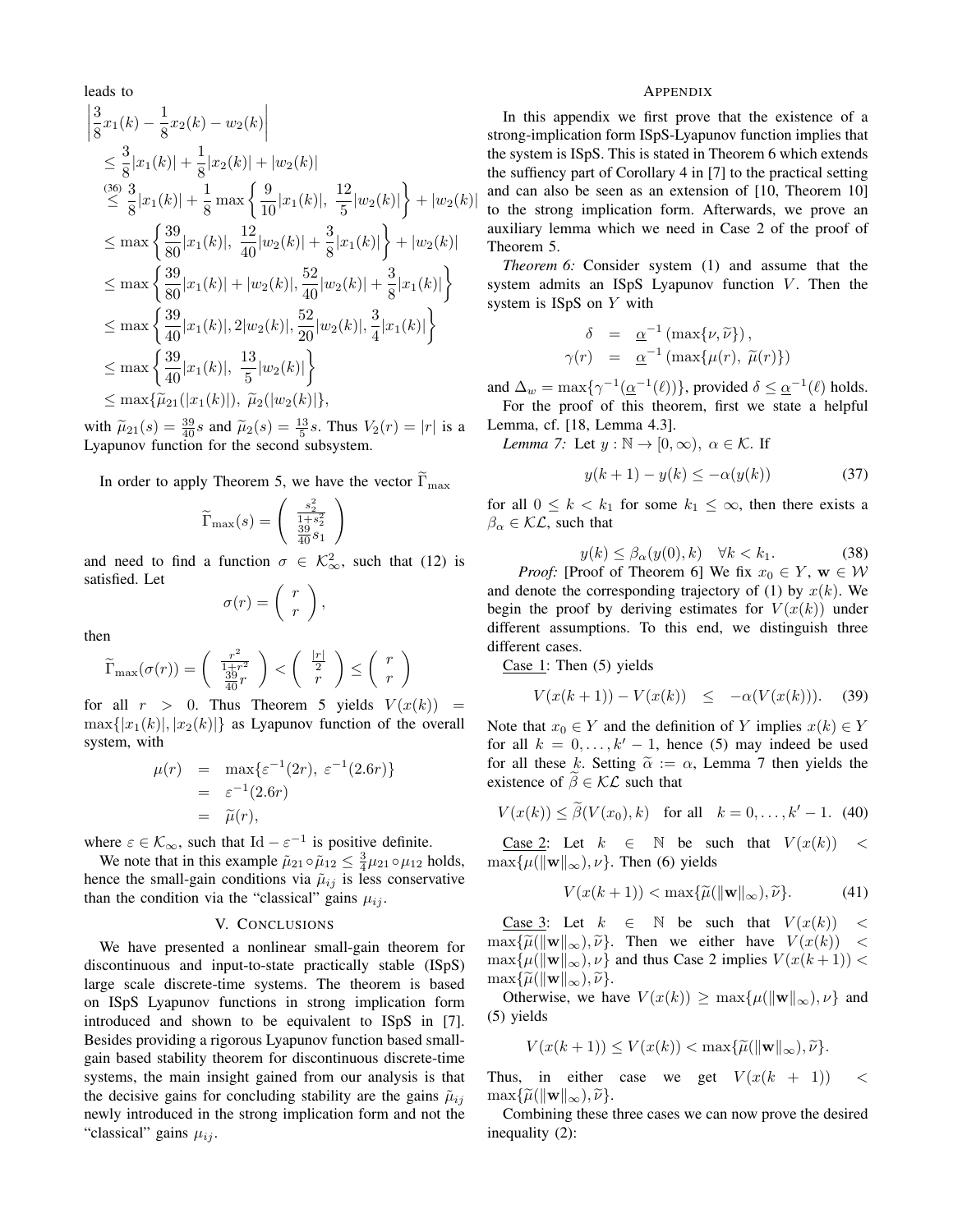Let  $k' \in \mathbb{N}$  be maximal such that the condition from Case 1 is satisfied. Then, for all  $k = 0, \ldots, k'$  we get

$$
||x(k)|| \stackrel{(4)}{\leq} \underline{\alpha}^{-1}(V(x(k))) \stackrel{(40)}{\leq} \underline{\alpha}^{-1}(\beta_{\widetilde{\alpha}}(V(x_0), k))
$$
  
\n
$$
\stackrel{(4)}{\leq} \underline{\alpha}^{-1}(\beta_{\widetilde{\alpha}}(\overline{\alpha}(||x_0||), k))
$$
  
\n
$$
=:\beta(||x_0||, k) \qquad (42)
$$

Now, for all  $k \geq k'$  by induction we show the inequality

$$
V(x(k)) \le \max\{\mu(\|\mathbf{w}\|_{\infty}), \ \widetilde{\mu}(\|\mathbf{w}\|_{\infty}), \ \nu, \ \widetilde{\nu}\}. \tag{43}
$$

Note that the bounds on  $\delta$  and  $\Delta_w$  in the assertion ensure that (43) implies  $V(x(k)) \leq \ell$  and thus  $x(k) \in Y$  for all  $\mathbf{w} \in \mathcal{W}$  with  $\|\mathbf{w}\|_{\infty} \leq \Delta_w$ . Hence, (43) implies that one of the Cases 1–3 must hold for  $x(k)$ . Consequently, if we know that (43) holds we can use the estimates in the Cases 1–3 in order to conclude an inequality for  $x(k + 1)$ .

To start the induction at  $k = k'$ , note that the maximality of k' implies  $V(x(k)) < \max\{\mu(\|\mathbf{w}\|_{\infty}), \nu\}$  by the condition of Case 1, thus yielding (43).

For the induction step  $k \to k+1$ , assume that (43) holds for  $x(k)$ . Then, either Case 1 holds implying  $V(x(k+1)) \leq$  $V(x(k))$  and thus (43) for  $x(k + 1)$ . Otherwise, one of the Cases 2, 3 must hold for  $x(k)$  which also implies (43) for  $x(k+1)$ .

Together, (42) and (43) show that either  $||x(k)||$  <  $\beta(\Vert x_0 \Vert, k)$  or  $\Vert x(k) \Vert \leq \max\{\gamma(\Vert \mathbf{w} \Vert_{\infty}), \delta\}$  holds, which shows the desired ISpS inequality (2).

The following lemma is needed in Case 2 of the proof of Theorem 5 and is proved similarly to [20, Lemma 6.3].

*Lemma 8:* Suppose that we are given two differentiable functions  $\rho_1, \rho_2 \in \mathcal{K}_{\infty}$ , where  $\rho'_1(s)$  is a positive function, and a positive definite function  $\alpha$ , such that  $Id - \alpha$  is positive definite. Then we can write

$$
\max_{0 \le \rho_1(s) \le \rho_2(r)} \rho_1 \circ (Id - \alpha)(s) - \rho_2(r) \le -\dot{\alpha} \circ \rho_2(r), \tag{44}
$$

for some positive definite function  $\dot{\alpha}$  and all  $r \ge 0$ .

*Proof:*

If 
$$
0 \le \rho_1(s) \le \frac{\rho_2(r)}{2}
$$
, it follows that

$$
\rho_1 \circ (Id - \alpha)(s) - \rho_2(r) \le \rho_1(s) - \rho_2(r) \le -\frac{\rho_2(r)}{2}.
$$
 (45)

Let  $\rho_1(s) \in \left[\frac{\rho_2(r)}{2}, \rho_2(r)\right]$ . Applying the Mean Value Theorem yields the existence of  $s^* \in ((Id - \alpha)(s), s)$ , such that

$$
(\rho_1)'(s^*) = \frac{\rho_1 \circ (Id - \alpha)(s) - \rho_1(s)}{-\alpha(s)}.\tag{46}
$$

Thus

$$
\rho_1 \circ (Id - \alpha_1)(s) - \rho_2(r)
$$
\n
$$
\leq \max_{\substack{\rho_2(r) \leq \rho_1(s) \leq \rho_2(r)}} \rho_1 \circ (Id - \alpha)(s) - \rho_1(s)
$$
\n
$$
\stackrel{(46)}{=} (\rho_1)'(s^*)[-\alpha(s)]
$$

Using [20, Lemma 6.3], there exist two functions  $q_1 \in$  $\mathcal{K}_{\infty}, q_2 \in \mathcal{L}$ , such that

$$
-(\rho_1)'(s^*)[\alpha(s)] \leq -q_1(s^*)q_2(s^*)\alpha(s)
$$
  
\n
$$
\leq -q_1 \circ (Id - \alpha)(s) \cdot q_2(s) \cdot \alpha(s)
$$
  
\n
$$
=: -\alpha^*(s),
$$

where  $\alpha^*$  is a positive definite function. Applying [20, Lemma 6.3] a second time and the fact that  $s \in$  $\left[\rho_1^{-1}\left(\frac{\rho_2(r)}{2}\right), \rho_1^{-1}(\rho_2(r)\right]$  yields the existence of  $q_1^* \in \mathcal{K}_{\infty}$ and  $q_2^* \in \mathcal{L}$ , such that

$$
- \alpha^*(s) \leq -q_1^*(s) \cdot q_2^*(s)
$$
  
\n
$$
\leq -q_1^* \circ \rho_1^{-1} \left( \frac{\rho_2(r)}{2} \right) \cdot q_2 \circ \rho_1^{-1} (\rho_2(r))
$$
  
\n
$$
=: -\alpha^{\circ} (\rho_2(r))
$$

Together with (45) this yields (44) with  $\acute{\alpha}(r)$ :  $\min\left\{\frac{1}{2}r, \alpha^{\circ}(r)\right\}.$ 

## ACKNOWLEDGMENT

We thank the anonymous reviewers for their valuable comments.

#### **REFERENCES**

- [1] A. Aström, Analysis and Design of Nonlinear Control Systems. Springer-Verlag, Berliin, 2008, ch. Event based control, pp. 127–147.
- [2] S. N. Dashkovskiy, M. Kosmykov, and F. R. Wirth, "A smallgain condition for interconnections of ISS systems with mixed ISS characterizations," *IEEE Trans. Automat. Control*, vol. 56, no. 6, pp. 1247–1258, 2011.
- [3] S. N. Dashkovskiy, B. S. Rüffer, and F. R. Wirth, "Small gain theorems for large scale systems and construction of ISS Lyapunov functions," *SIAM J. Control Optim.*, vol. 48, no. 6, pp. 4089–4118, 2010.
- [4] R. Geiselhart, R. H. Gielen, M. Lazar, and R. Wirth, "A nonconservative small-gain theorem for GAS discrete-time systems," in *Proceedings of the 9th IFAC Symposium on Nonlinear Control Systems — NOLCOS 2013*, Toulouse, France, 2013, pp. 26–31.
- [5] P. Giesl and S. Hafstein, "Existence of piecewise linear Lyapunov functions in arbitrary dimensions," *Discrete Contin. Dyn. Syst.*, vol. 32, no. 10, pp. 3539–3565, 2012. [Online]. Available: http://dx.doi.org/10.3934/dcds.2012.32.3539
- [6] P. Giesl, *Construction of global Lyapunov functions using radial basis functions*, ser. Lecture Notes in Mathematics. Berlin: Springer, 2007, vol. 1904.
- [7] L. Grüne and C. Kellet, "ISS-Lyapunov functions for discontinuous discrete-time systems," 2013, preprint, University of Bayreuth, 24 pages. Provisionally accepted in IEEE Trans. Autom. Control.
- [8] L. Grüne and F. Müller, "An algorithm for event-based optimal feedback control," in *Proceedings of the 48th IEEE Conference on Decision and Control*, Shanghai, China, 2009, pp. 5311–5316.
- [9] L. Grüne and J. Pannek, *Nonlinear Model Predictive Control. Theory and Algorithms*. London: Springer-Verlag, 2011.
- [10] L. Grüne and M. Sigurani, "Numerical ISS controller design via a dynamic game approach," in *Proceedings of the 52nd IEEE Conference on Decision and Control - CDC 2013*, 2013, p. 6 pages, to appear.
- [11] S. F. Hafstein, *An algorithm for constructing Lyapunov functions*, ser. Electronic Journal of Differential Equations. Monograph. Texas State University–San Marcos, Department of Mathematics, San Marcos, TX, 2007, vol. 8, available electronically at http://ejde.math.txstate.edu/.
- [12] Z.-P. Jiang, Y. Lin, and Y. Wang, "Nonlinear small-gain theorems for discrete-time feedback systems and applications," *Automatica*, vol. 40, no. 12, pp. 2129–2136, 2004.
- [13] ——, "Nonlinear small-gain theorems for discrete-time large-scale systems," in *Proc. 27th Chinese Control Conference, Kumming, Yunnan, China*, 2008.